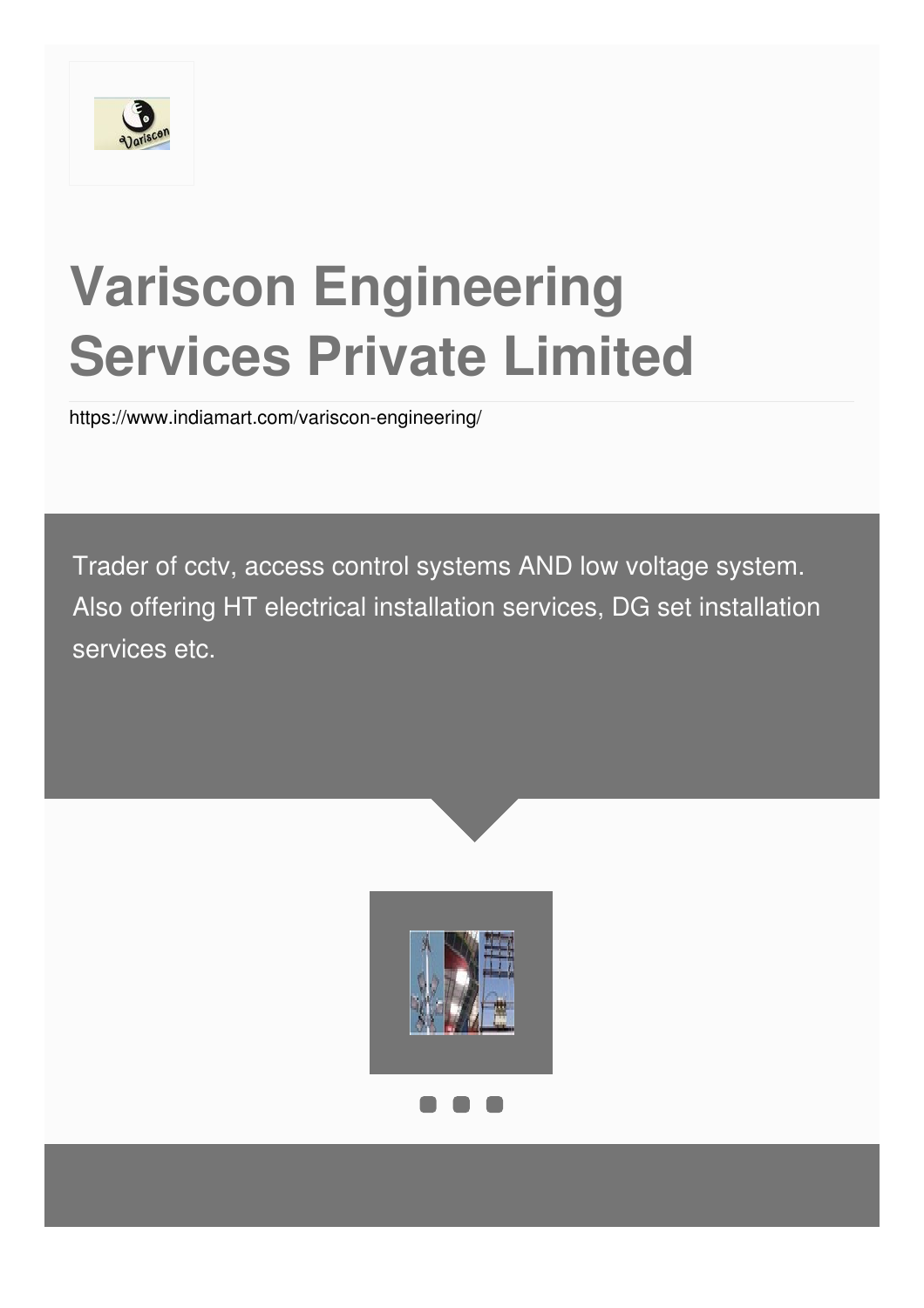### About Us

Variscon is an International class Electrical and Allied Electrical Services Contractor offering its services all over India. It is a Company, which was formed when some of best talents from the Industry with sole intention of providing best Electrical and Allied services at affordable rates. Variscon was floated February 2002, in such a short duration we have executed successfully many projects like ABN Amoro, Development Bank of Singapore, Barclays, Yes Bank Limited, Mizhuo, GMR, Chevron, Deutsche Bank, Yahoo, Airbus, Philip Morris, Orient Craft Ltd., BNP Paribas, Swiss Air International, Audi, Porsche, Ranbaxy Laboratories, Wachovia, Macquarie, Chimmese Aviation, B.L.Kashyap, Jindal stainless and many more who are now listed in our prestigious clientele. We are professionally managed organization, with a team of skilled staff used for services. We specialize in doing Corporate Electrical Interior Projects, Hotels, Multistory Building, Schools, High tension set up and Banks. Our policy is to ensure customer satisfaction as we do not co,promise on the quality of material, workmanship, service and tiem. This is evidenced from our clients who have repeatedly awarded us with time bound projects of intricate nature.

#### **For more information, please visit**

<https://www.indiamart.com/variscon-engineering/aboutus.html>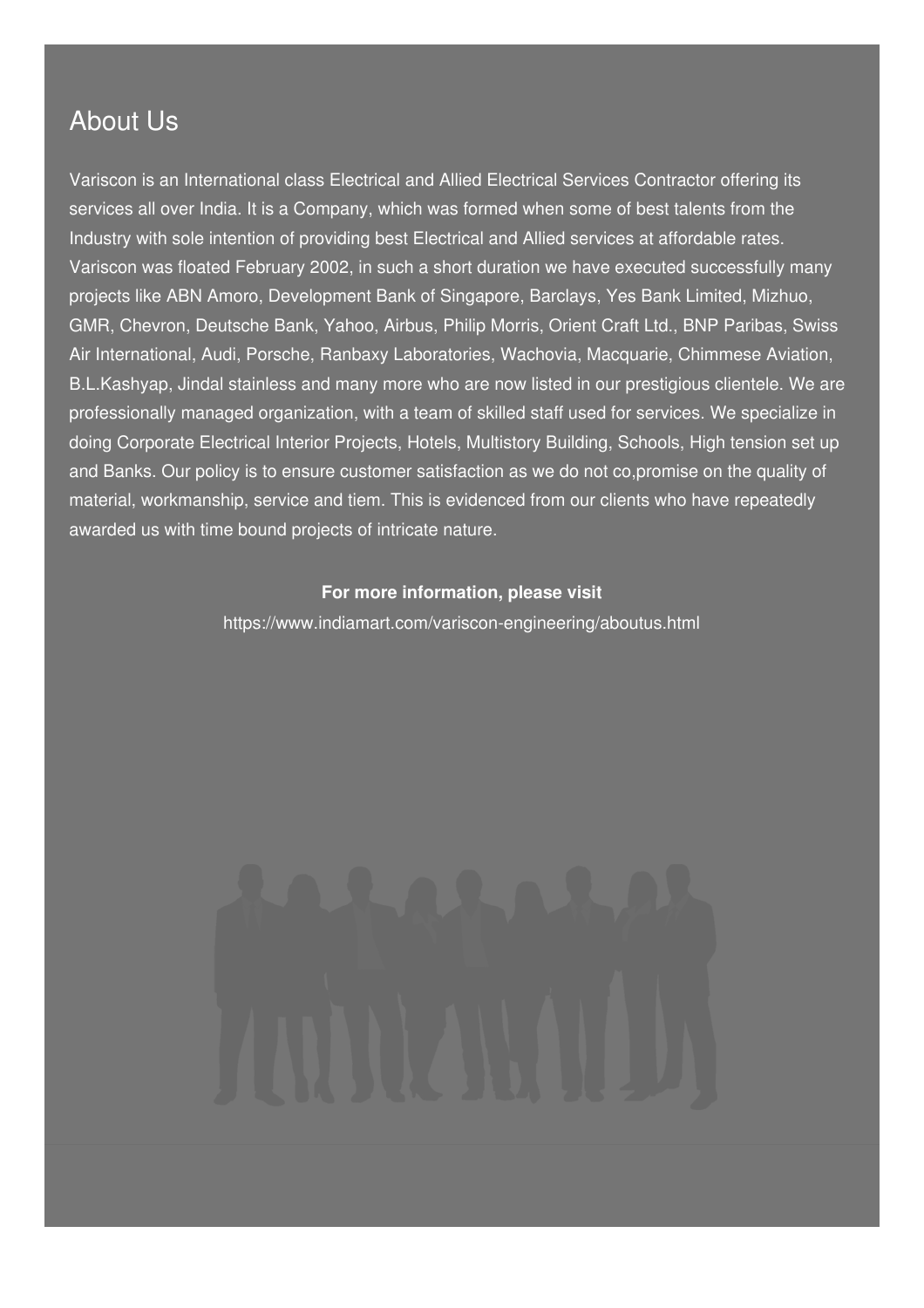#### **OTHER PRODUCTS**



LT Electrical Installation Services



HT Electrical Installation Services





CCTV Camera DG Set Installation Services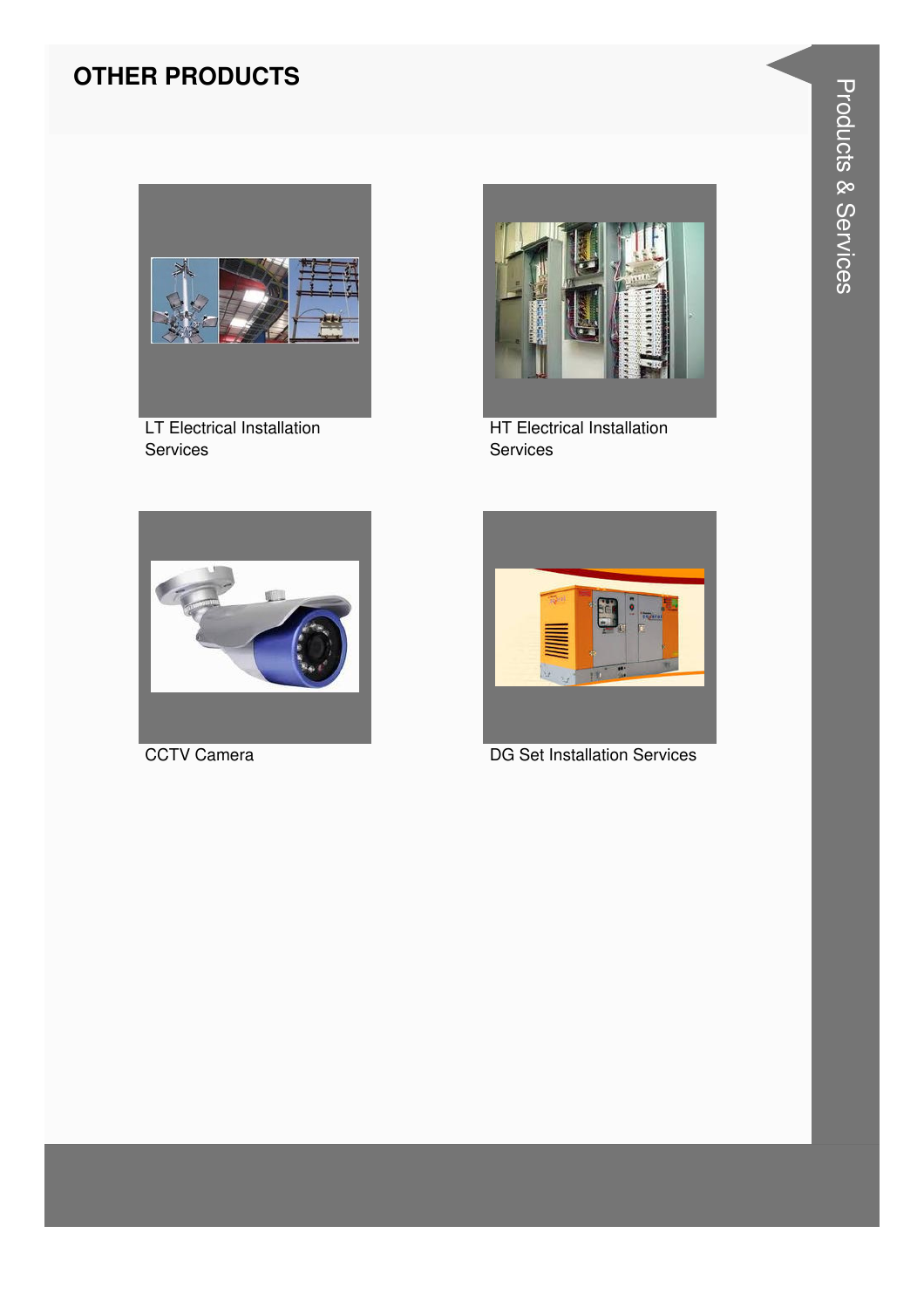#### **OTHER SERVICES:**



**Access Control Systems** 



Renting of DG sets



Music & Paging Systems



Operation & Maintenance Services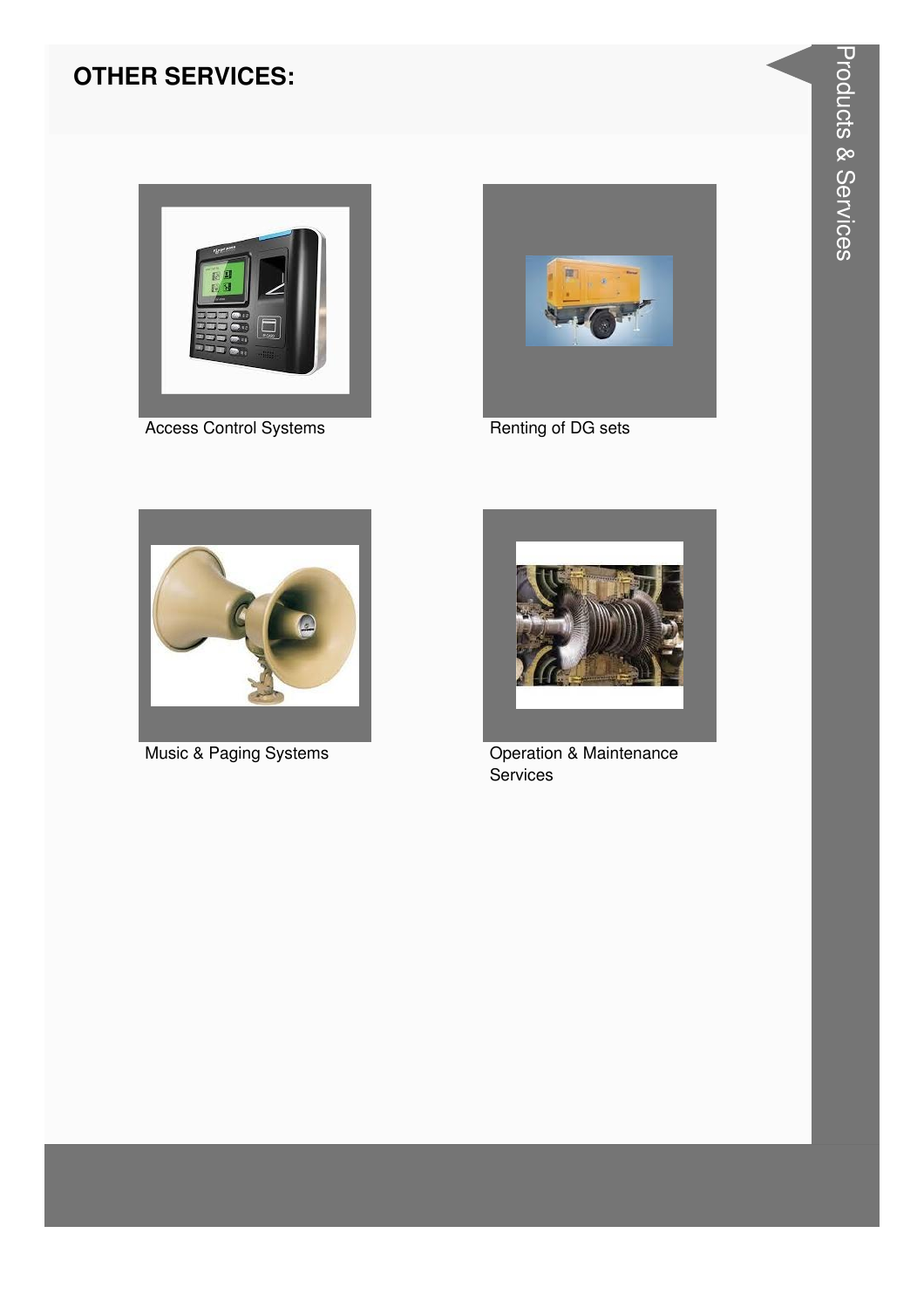#### **OTHER SERVICES:**



Solar Energy System



DG Set installation Service



HT And LT Electrical Installations



Maintenance Services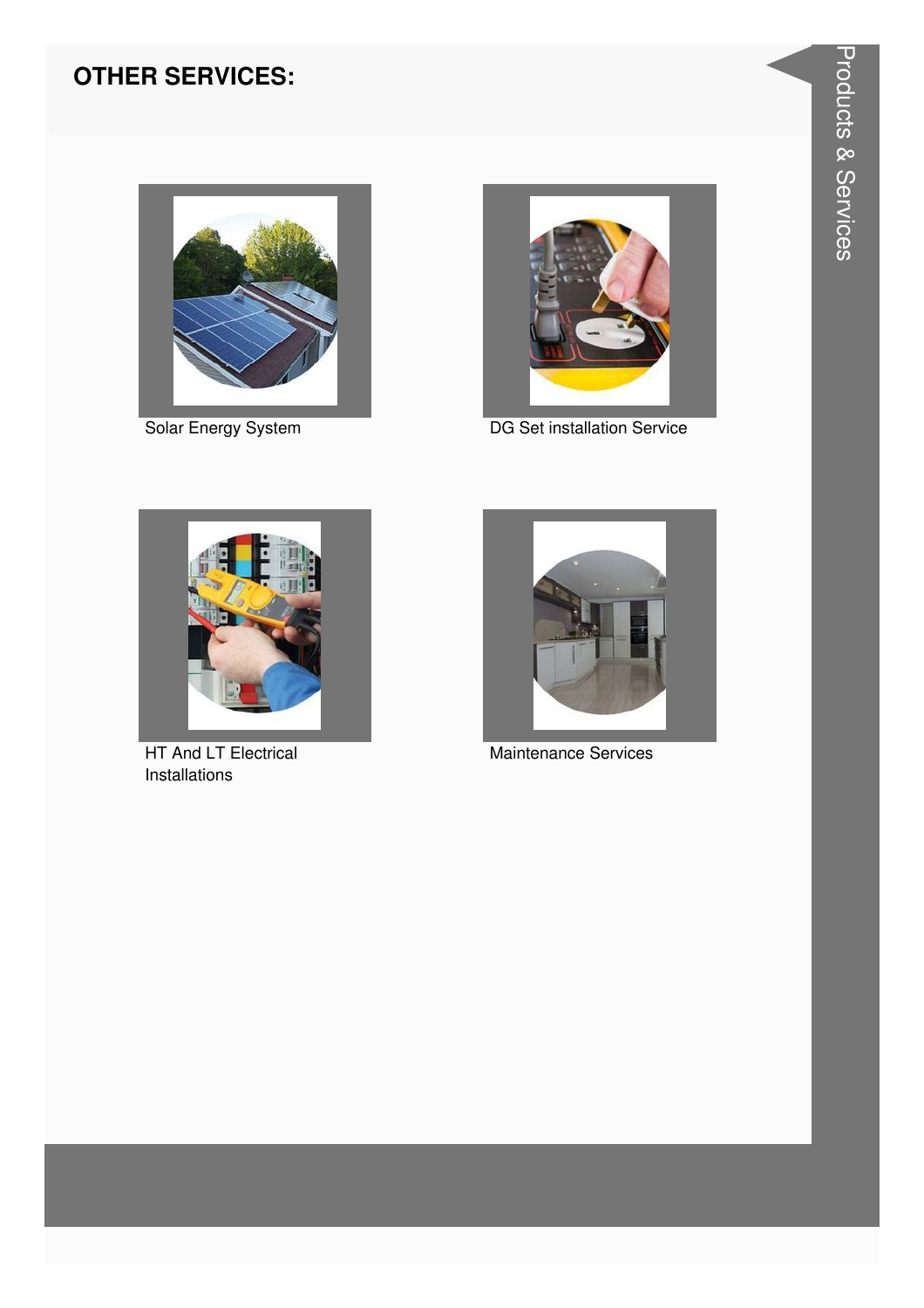## Factsheet

| Year of Establishment            | $\div$ 2002          |
|----------------------------------|----------------------|
| <b>Nature of Business</b>        | : Service Provider   |
| <b>Total Number of Employees</b> | : 501 to 1000 People |